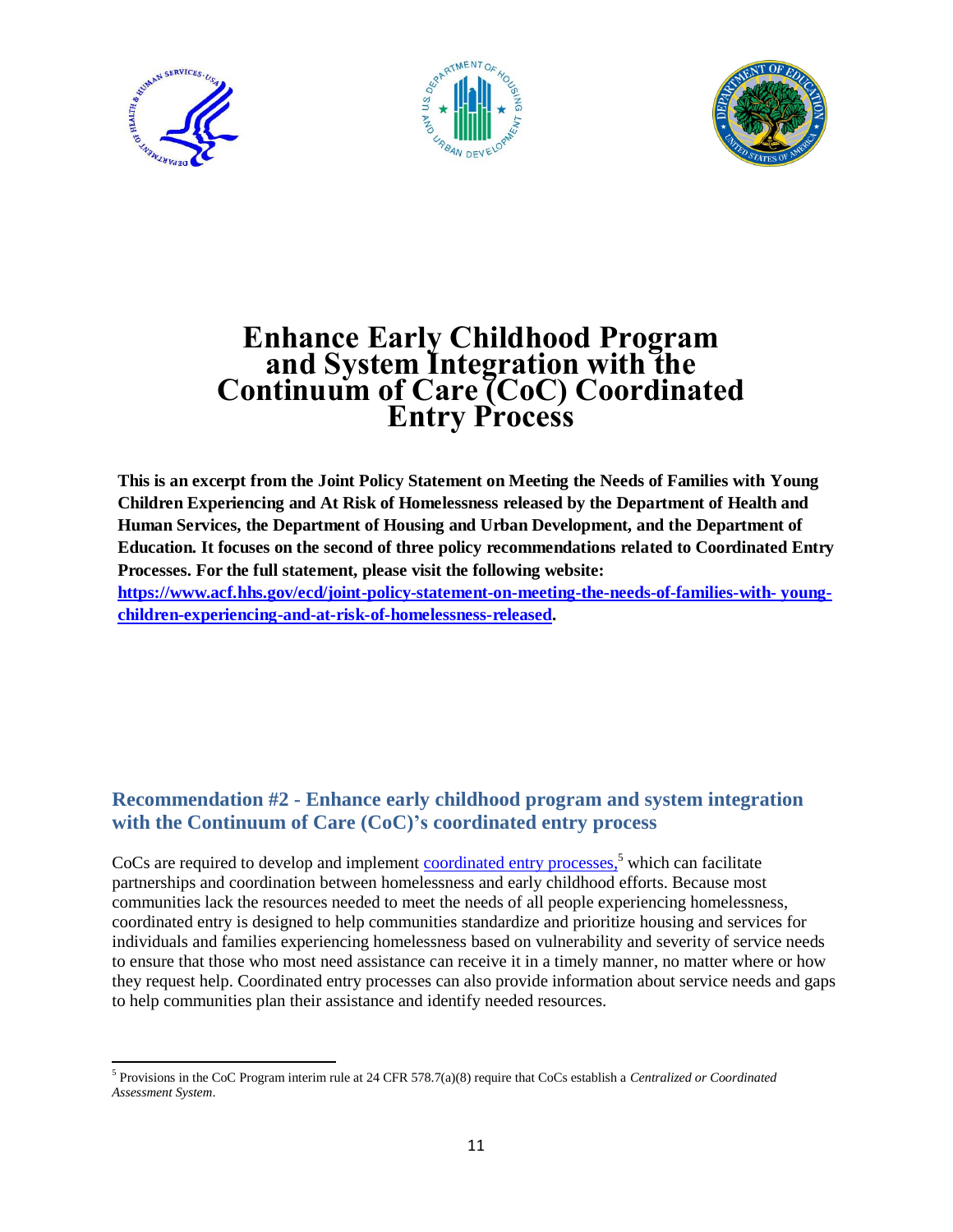





Coordinated entry looks different in every community; therefore how early childhood programs and systems integrate with their local CoC's coordinated entry process will look different in every community. A community may offer access to the homeless assistance system's coordinated entry process through a single location, a few strategically identified locations, any housing or service provider, or a virtual access point, such as a 2-1-1 telephone service. Coordinated entry processes may incorporate different protocols into the needs assessment and referral processes, as CoCs will likely have vastly different relationships with the organizations providing the resources available to serve families with young children. Strategies for effectively integrating early childhood needs and services with the coordinated entry process will depend on local resources, processes, and context.

## **Specific Recommended Strategies and Activities**

HUD, HHS, and ED strongly encourage early childhood programs to help with planning, decisionmaking, and other aspects of the local coordinated entry process to ensure that an early childhood perspective and expertise is incorporated into its design and implementation. Below are specific recommendations for both early childhood and CoCs to support this kind of collaboration.

 **Get Involved.** Effective coordinated entry processes require a comprehensive knowledge of community resources, operations, and protocols from all stakeholders, which in turn requires that early childhood and homelessness agencies get involved in system-level and community-wide discussions to build a shared understanding of their systems and to promote collaboration.

## *Early childhood providers can do this by:*

- Participating in local CoC meetings, particularly those focused on coordinated entry, and joining the committees established to design and implement the local coordinated entry process;
- $\triangleright$  Getting involved in determining the most appropriate coordinated entry access point for families with young children and in developing the right screening tool that best assesses the vulnerabilities and needs of families with young children experiencing homelessness; and
- $\triangleright$  Identifying and tracking, either informally or formally, families who need to be connected to homeless programs and, through partnership with the CoC, directing those families to the correct access points within the community's coordinated entry process.

#### *CoCs can do this by:*

- $\triangleright$  Identifying, inviting, and encouraging early childhood providers to become CoC members and active participants in the CoC, including on coordinated entry design and implementation committees;
- $\triangleright$  Working with early childhood providers to determine the most appropriate access point and screening and assessment tools for families with young children. For example, a community may decide to locate an access point within the local department of family services, or an early learning hub that is a well-known and inviting location;
- $\triangleright$  A community may also add or rephrase assessment questions compared to the tool used for other populations; this might help improve the information the community receives in order to more quickly move a family into the most appropriate housing; and
- $\triangleright$  Briefing staff from local hospitals, birthing centers, child care agencies, and IDEA Part C and Part B programs that include early interventionists and early childhood special educators as well as obstetricians, pediatric primary care providers, early learning providers, home visitors, and McKinney-Vento homeless liaisons in schools on the overall purpose of the CoC's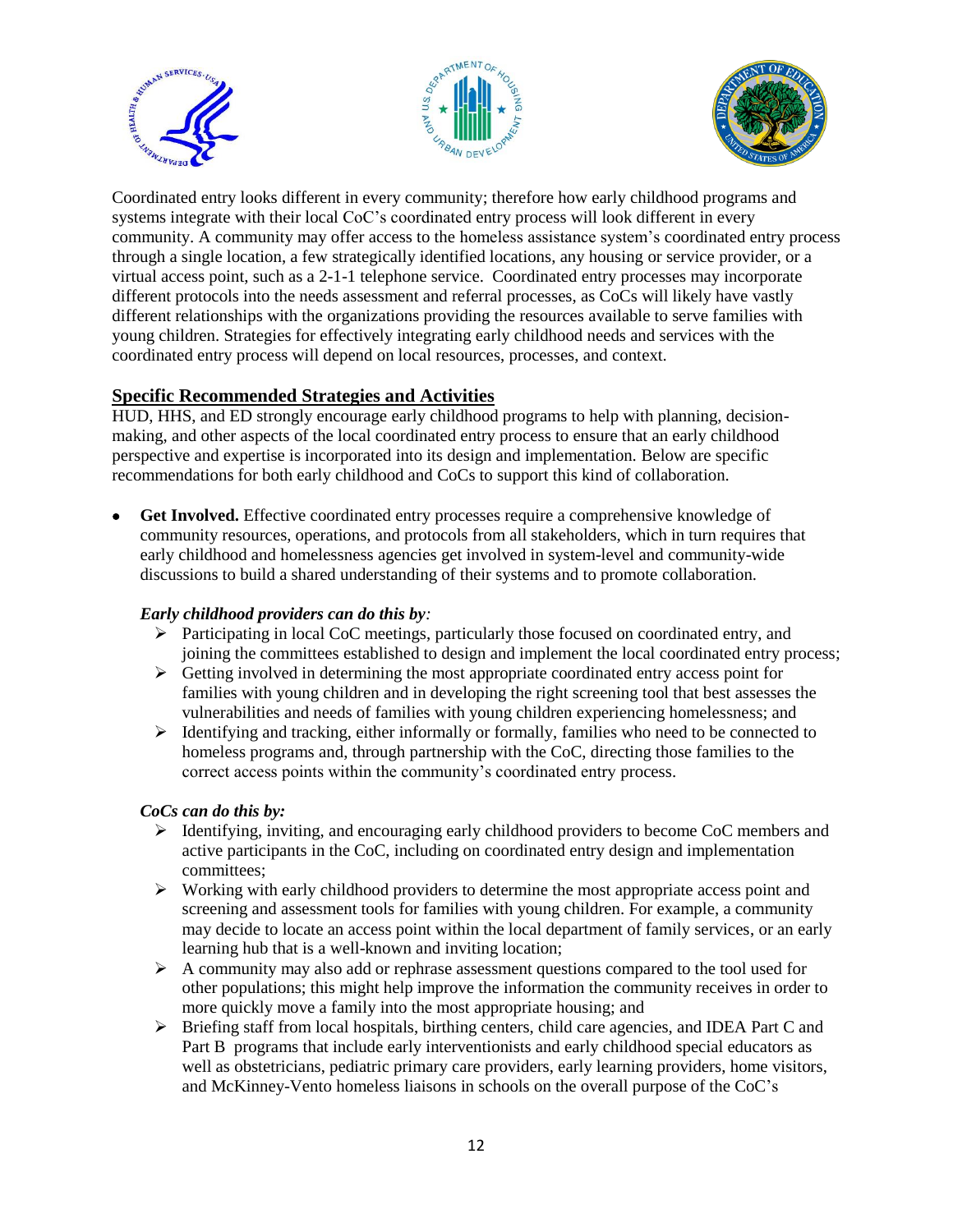





coordinated entry and the types of referrals that a family might receive if they go through the process.

#### **Spotlight Virginia Williams Family Resource Center in DC Serves as an Access Point that Connects Families to Housing and Services for Parents and their Young Children**

Families in the District of Columbia experiencing a housing crisis can seek services at the [Virginia](http://dhs.dc.gov/release/virginia-williams-family-resource-center-relocates)  [Williams Family Resource Center,](http://dhs.dc.gov/release/virginia-williams-family-resource-center-relocates) a central intake and referral shop with on-site, integrated support from homeless services and other key services, including child care and schools, health, child support, Temporary Assistance for Needy Families [\(TANF\)](http://www.acf.hhs.gov/ofa/programs/tanf), and employment. This one-stop-shop model recognizes that many of the most vulnerable families are involved in multiple systems and coordinated case planning may improve service delivery and family outcomes.

• Implement Phased Screenings and Assessments. Screening and assessment<sup>6</sup> implemented through the coordinated entry process might happen over a period of hours, days, or weeks. A phased screening and assessment process first addresses the most immediate emergency needs quickly, and then follows with identifying housing resources and barriers, evaluating vulnerability to prioritize for ongoing housing assistance, screening for program eligibility, and facilitating connections to nonhousing resources, such as early childhood supports and services for parents. Ongoing assessments after entry into stable housing, which are often not a part of the CoC's coordinated entry process, should address additional needs of parents and young children such as accessing high-quality early care and education. Communities should also use coordinated entry assessment tools that are valid and reliable, if available, and appropriate for families and children. Questions might be uniquely tailored to the needs of families with young children, and criteria for prioritizing access to housing and services might weigh their risk of immediate harm higher than the weight of risk for households without young children.

#### *Early childhood providers can do this by:*

 $\overline{\phantom{0}}$ 

- $\triangleright$  Working with the CoC to implement homelessness and housing instability assessments in early care and learning settings, such as Head Start centers, child care centers, preschools, and family child care;
- $\triangleright$  Working with the CoC to integrate screening questions into the coordinated entry process to understand whether young children are connected with physical and mental health, early learning, IDEA early intervention and preschool special education and developmental supports;
- $\triangleright$  Providing the CoC with information about how to refer families to trained professionals who can conduct [standardized developmental](https://www.acf.hhs.gov/sites/default/files/ecd/shelter_screening_guide.pdf) and behavioral screenings to understand young children's needs using valid and reliable screening tools for young children. These screenings can help determine if children are progressing as expected in regards to their health, early

<sup>6</sup> In the context of coordinated entry*,* the term *assessment* involves a tool or tools that measure an individual's need for housing and services. *Behavioral screening and assessment* is used if the screening results are positive for a particular behavior or symptom. *Ongoing assessment* can occur both for behavioral services, such as mental health or addiction services, and for other types of services and supports, such as more intensive rental assistance, throughout a family's involvement in the homeless system.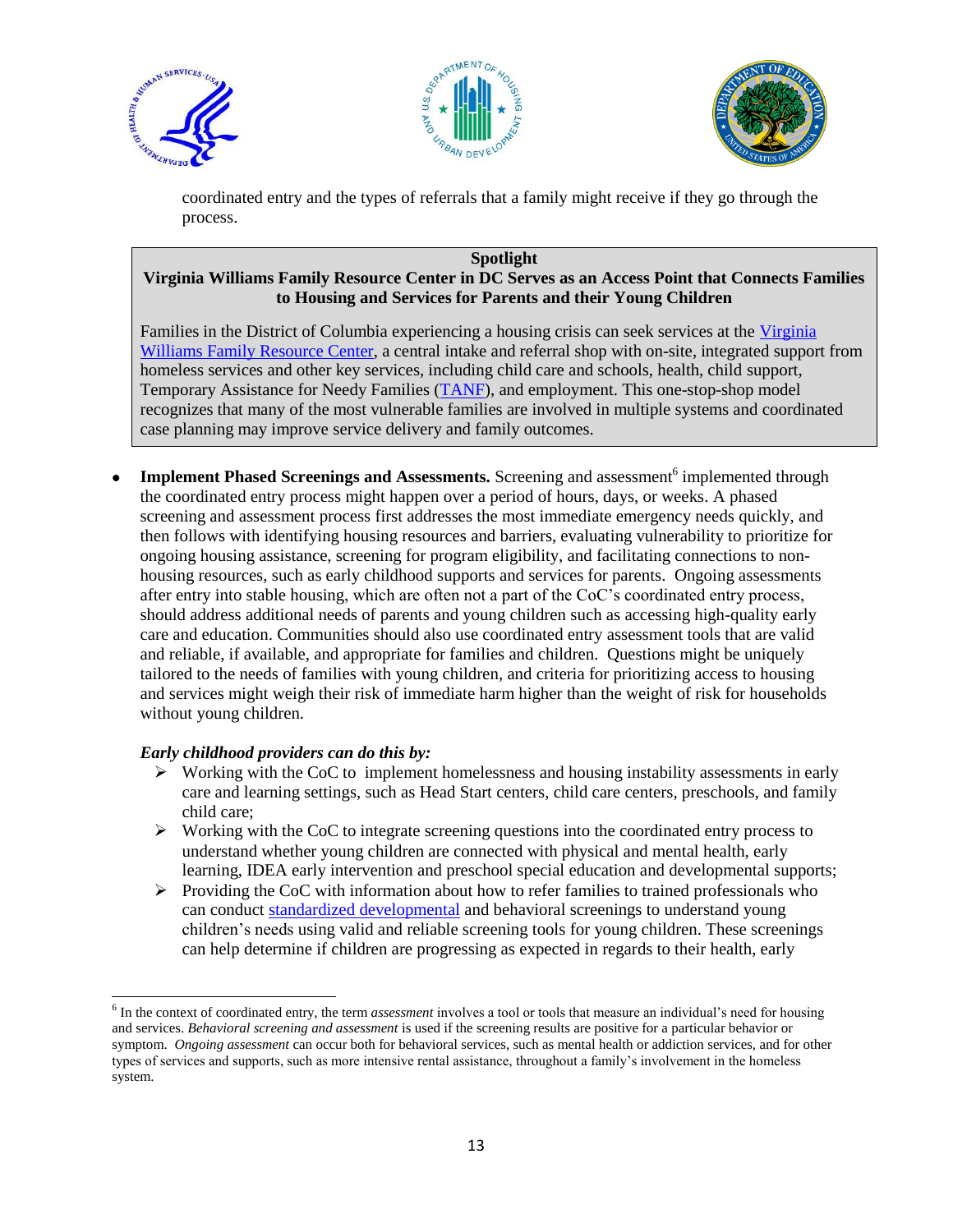





learning, and developmental needs, or if additional evaluations and assessments are needed to identify a possible delay or disability; and

 $\triangleright$  Assisting shelter and housing providers to identify resources to assist families when additional needs are identified, including connections with health centers and providers, local behavioral health providers, developmental specialists, the local [IDEA](http://idea.ed.gov/explore/home) Part C or Part B, section 619 preschool program, early educators or the public school system depending on the child's age, and the early learning and child care resources available in the community.

#### *CoCs can do this by:*

- $\triangleright$  Actively engaging early childhood providers in the design and implementation of coordinated entry screening and assessment tools and protocols for families with young children;
- $\triangleright$  Including staff trained to screen for children's developmental, social-emotional, and behavioral health needs in the coordinated entry process to connect the children with needed resources;
- $\triangleright$  Actively connecting to appropriate partner agencies that can directly provide more detailed developmental evaluations and assessments later in the process. This includes working with McKinney-Vento homeless liaisons to ensure families and children experiencing homelessness are able to access early intervention services through IDEA Part C and preschool and special education services through local IDEA Part C and Part B, section 619 preschool programs; and
- $\triangleright$  Providing an assessment space and process that is inviting and trauma-informed to assure that parents' and young children's mental health needs are supported and that those who have experienced trauma are not re-traumatized during the screening and assessment process.<sup>xlviii</sup>

#### **Spotlight Screening Children for Developmental Delays within the Homeless System**

In Chicago and Philadelphia, homeless shelter workers and those doing coordinated entry are trained to [screen children for developmental delays](http://www.endhomelessness.org/page/-/files/1.11%20Promoting%20Resiliency%20and%20Positive%20Outcomes%20for%20Young%20Children%20-%20Joe%20Willard.pdf)  [using tools such as the Ages and Stages](http://www.endhomelessness.org/page/-/files/1.11%20Promoting%20Resiliency%20and%20Positive%20Outcomes%20for%20Young%20Children%20-%20Joe%20Willard.pdf)  [Questionnaire.](http://www.endhomelessness.org/page/-/files/1.11%20Promoting%20Resiliency%20and%20Positive%20Outcomes%20for%20Young%20Children%20-%20Joe%20Willard.pdf) If screening results indicate the child might be suspected of having a disability or developmental delays, the family is quickly connected to programs that provide specialized developmental services. Detecting potential delays and intervening early can improve children's longterm development and well-being.

In Columbus, OH, the McKinney-Vento program that serves homeless children and youth in schools supplements its early childhood efforts by using Title I funding to support a[n early childhood](https://www.acf.hhs.gov/sites/default/files/ecd/nche_early_childhood_brief_november_2013.pdf)  [advocate and parent consultant](https://www.acf.hhs.gov/sites/default/files/ecd/nche_early_childhood_brief_november_2013.pdf) at local emergency shelters. The early childhood advocate ensures that young children experiencing homelessness are screened for developmental delays and/or disabilities and connected with early childhood programs. The parent consultant works to encourage parents to become more involved in their children's early education and care.

 **Engage in the Prioritization Process.** Coordinated entry aims to ensure that people experiencing homelessness with the most severe service needs and highest vulnerability are prioritized for housing and services. Informed by the [Coordinated Entry Policy Brief](https://www.hudexchange.info/resources/documents/Coordinated-Entry-Policy-Brief.pdf) and additional forthcoming guidance, communities should decide what factors are most important and use all available data and research to inform their prioritization decisions.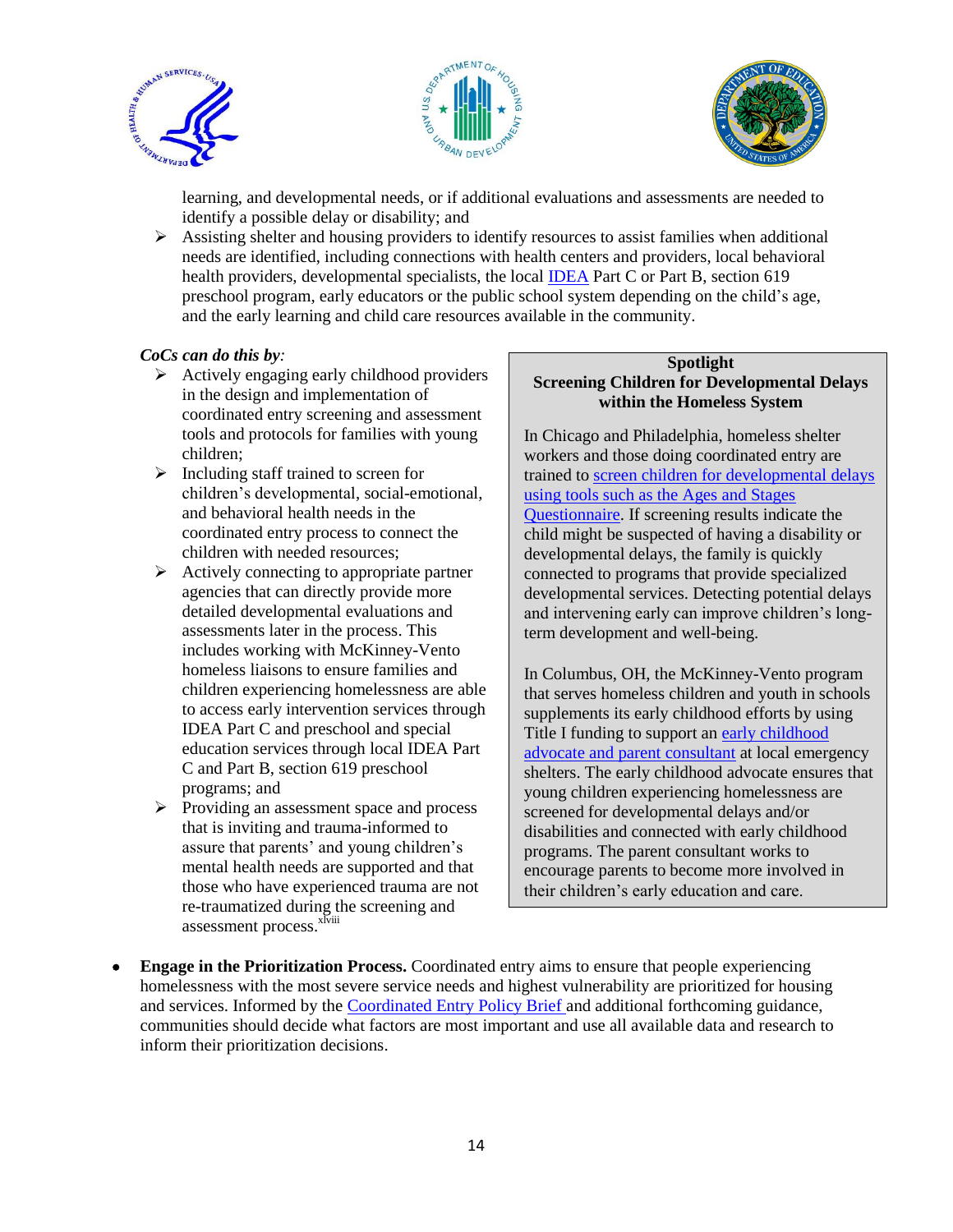





### *Early childhood providers can do this by:*

- $\triangleright$  Working with the local CoC to develop the criteria used to assess the needs of and prioritize pregnant women and families with young children experiencing homelessness for housing assistance;
- $\triangleright$  Educating the local CoC on what makes young children and their families particularly vulnerable, including the immediate effects on children's development and the long-term effects seen in outcomes later in life, and working with the CoC to determine how to prioritize these families – including those who are unsheltered – for assistance in the community among the other established community priorities;
- $\triangleright$  Prioritizing enrollment for children who are experiencing homelessness, as is currently done in Head Start, $^7$  and considering them "automatically eligible" for early childhood programs, such as Head Start and public preschool programs funded under Title I, Part A of the ESEA do; and
- $\triangleright$  Identifying appropriate high-quality child care available within the community.

## *CoCs can do this by:*

- $\triangleright$  Actively engaging early childhood providers in the decision making process concerning coordinated entry prioritization criteria, leveraging their expertise in the unique vulnerabilities and needs of pregnant women and families with infants, toddlers, and young children;
- $\triangleright$  Working with early childhood providers to determine how to prioritize families with young children among the other established community priorities when there are limited resources; and
- $\triangleright$  Investigating whether the unique vulnerabilities and needs of pregnant women and families with young children are appropriately captured in the current community prioritization process, recognizing that current tools may unintentionally include biases that preference certain populations, vulnerabilities, and needs over others.

#### **Spotlight**

#### **Prioritizing Housing for Families At Risk of or Experiencing Homelessness**

The [Healthy Start in Housing](https://www.bostonhousing.org/en/BHA-Blog/December-2014/Healthy-Start-in-Housing-provides-housing-and-serv.aspx) (HSiH) program is a collaborative initiative of the Boston Public Health Commission (BPHC) and the Boston Housing Authority (BHA) that helps pregnant and parenting families at risk of or experiencing homelessness, who have a child under the age of 5 who has a complex condition requiring specialty care, secure and retain housing. HSiH also offers intensive case management, including weekly home visits. BPHC and BHA, through HSiH, determined that these families should be prioritized and, as a result, set aside [75 housing units](https://www.ncbi.nlm.nih.gov/pubmed/23820672) for this population through a HSiH pilot project, allowing some women to bypass the normal 5-year waiting list. BPHC helped determine eligibility and facilitated the intake process. While not formally connected to the CoC coordinated entry process, this is an example of a local partnership to prioritize families with young children for access to housing supports.

 **Develop Two-Way Referral Processes.** Coordinated entry processes are designed to refer individuals and families to appropriate and available housing and service interventions as quickly as possible. As previously discussed, each early childhood program or system will connect differently

l  $^7$  In addition, the Head Start Program Performance Standards Final Rule, published in September 2016, includes an option for programs to reserve up to 3 percent of slots for children experiencing homelessness or in foster care. The standards require these slots to be filled within 30 days or they become vacant slots.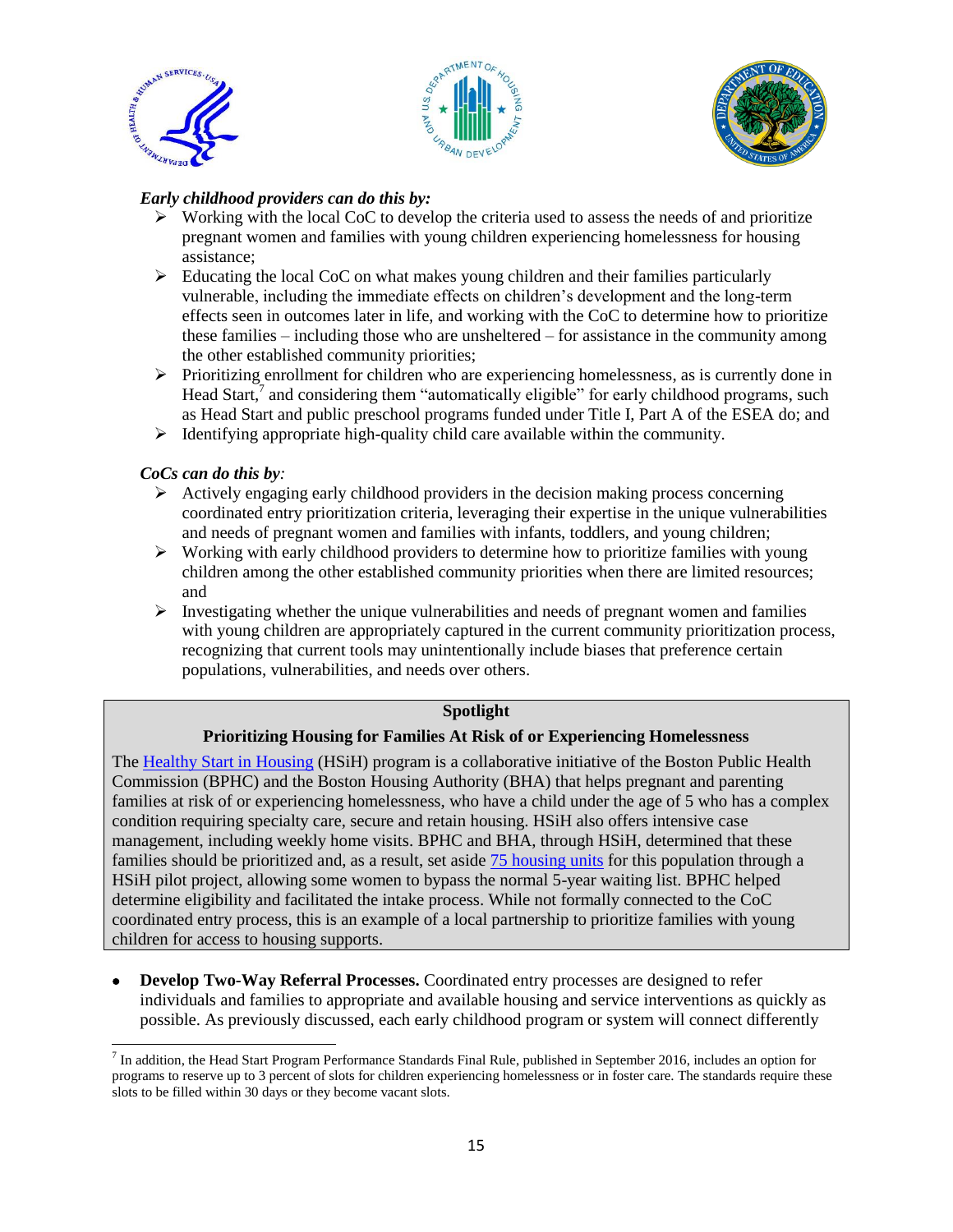





with coordinated entry depending on local factors, but the community should clearly define how families with young children who attend early childhood programs will connect to coordinated entry when appropriate and how families who present directly to a coordinated entry access point will be connected to early childhood supports when appropriate. Both providers at a coordinated entry access point and early childhood providers have a responsibility to make appropriate referrals to each other; these protocols could include procedures to ensure families are actually connected with other supports, such as through direct provider-to-provider communications, rather than simply offering a phone number for families to contact other supports themselves.

#### *Early childhood providers can do this by:*

 $\triangleright$  Collecting information about housing status when conducting intake for their programs. For example, early learning providers, child care agencies, home visitors, as well as other people who interact with young children including hospital obstetric departments and pediatric primary care providers, might include questions concerning housing

stability during intake into their programs;

- $\triangleright$  Supporting families who need housing services by referring and connecting them with the coordinated entry process;
- $\triangleright$  Receiving referrals from the CoC's coordinated entry process as well as from other agencies, including housing providers, that participate in the CoC which may identify additional needs when a more comprehensive screening is conducted after entry into a specific housing project; and
- $\triangleright$  Becoming familiar with eligibility requirements for the major housing programs (e.g., public housing, voucher programs, CoC program, ESG program), and local housing and emergency shelter options (e.g. prevention services, emergency shelter, rapid re-housing, transitional housing, permanent supportive housing) to assist in referring families to the local CoC.

#### *CoCs can do this by:*

 $\triangleright$  Collecting information about enrollment in early childhood programs through a CoC's Homeless Management Information System (HMIS) and making referrals to early childhood

providers, including Head Start and child care supports, IDEA services if there is a developmental concern, and home visiting if appropriate and available. When these referrals occur will vary across communities. For some, they will occur *after* the initial assessment, which is designed to determine immediate shelter and housing needs, and *after* a family has already been connected to housing and services. For others, quickly understanding whether families are enrolled in early childhood programs and making appropriate referrals will occur in *tandem* with-the initial assessment phase. Regardless, the goals of either strategy are to make sure that appropriate questions are actually asked early in the process, that connections to early childhood programs are actually made when needed, and that connections are made as quickly as possible. A CoC must ensure that this additional information collection and referral process does not delay or otherwise impact a family's access to housing;

 $\triangleright$  Becoming familiar with eligibility requirements for early childhood programs, and which of the programs prioritize children and families experiencing homelessness (including Head Start,

#### **Spotlight Head Start Program Helps Connect Families to Stable Housing**

Telamon Buen Inc. Pastor Ministries, a Migrant and Seasonal Head Start Program in Holland, Michigan, [assesses a family's housing](https://www.acf.hhs.gov/sites/default/files/ecd/building_partnerships.pdf)  [status](https://www.acf.hhs.gov/sites/default/files/ecd/building_partnerships.pdf) when they enroll, and works closely with the National Farmworker Jobs Program to help families find housing, if needed. In 2013, Telamon Buen Inc. helped connect families, including approximately 115 children experiencing homelessness, to safe and stable housing.